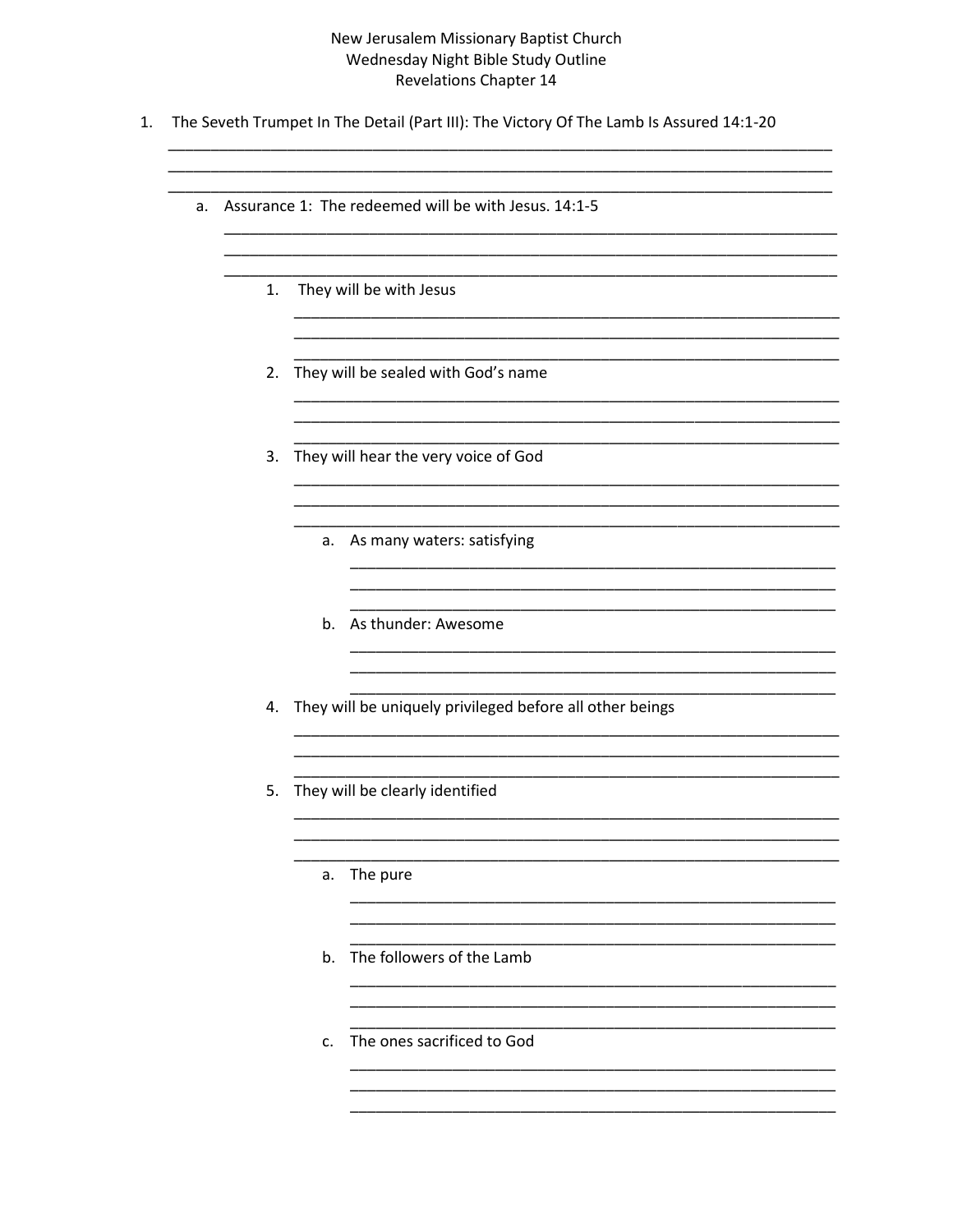|    |               | Assurance 2: The Gospel will be preached in the whole world, 14: 5-7               |
|----|---------------|------------------------------------------------------------------------------------|
| 1. | earth         | The messenger: an angel will have the everlasting gospel to give to the whole      |
|    |               | 2. The points of the message                                                       |
|    | a.            | Fear God: Judgment is come                                                         |
|    |               | b. Worship God: He is Creator                                                      |
|    |               | c. Assurance 3: Babylon, the Godless state and religion, will fall 14:8            |
|    |               | 1. The fall announced                                                              |
|    | civilization. | 2. The reason why Babylon will be destroyed: It will be the capital of an apostale |
|    |               | d. Assurance 4: Justice will be executed 14:9-12                                   |
| 1. |               | The person to be judged: any person who follows the beast and receives the         |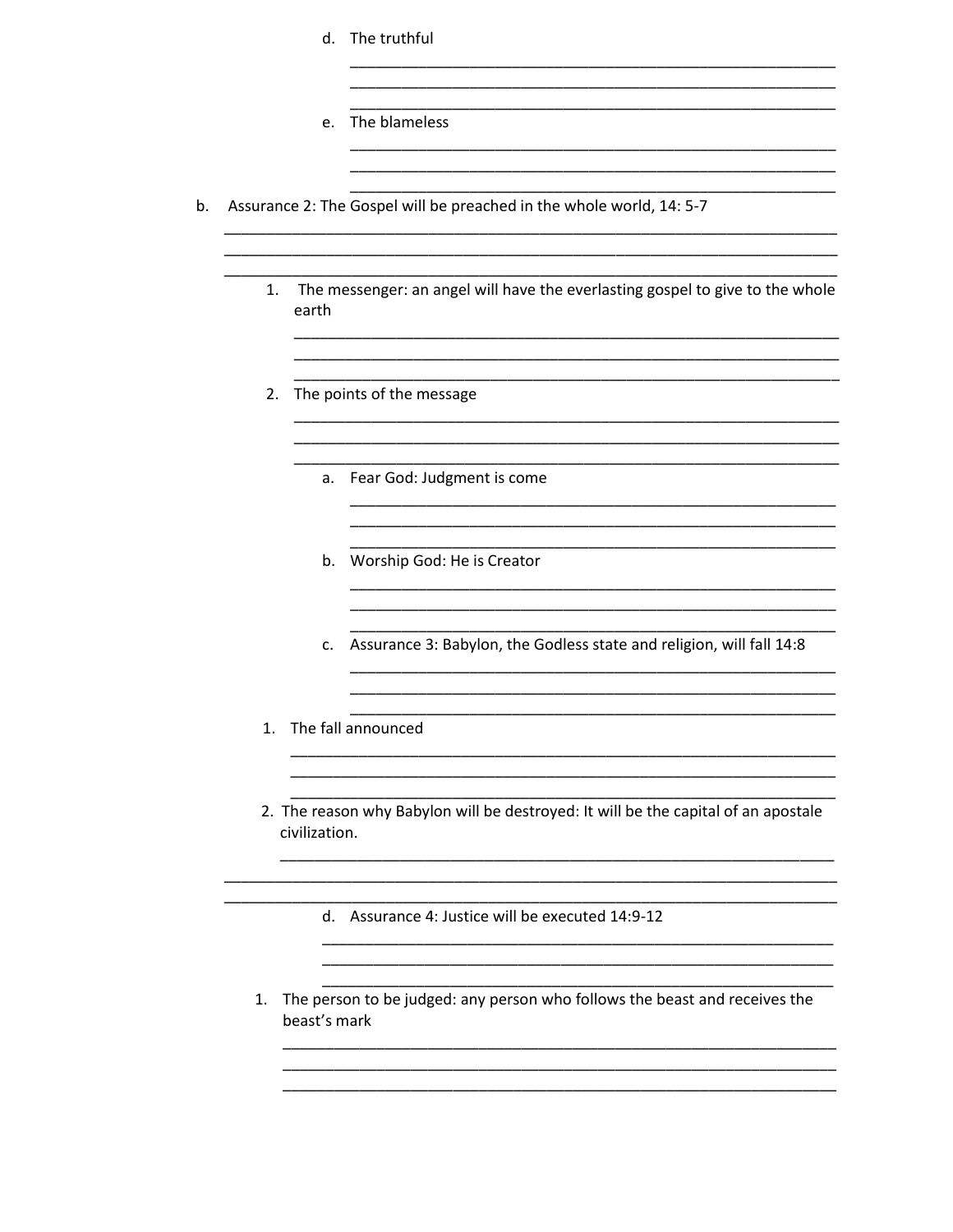- 2. The judgment
	- a. God's wrath indignation
	- b. Tormented with fire and brimstone
	- c. Tormented in the presence of angels and Christ

<u> 2000 - Jan James James James James James James James James James James James James James James James James J</u>

<u> 2000 - Jan James James Jan James James Jan James James James James James James James James James James James</u>

<u> 2000 - Jan James James James James James James James James James James James James James James James James J</u> 

<u> 1980 - Jan James, maria al II-lea (h. 1980).</u>

- d. Tormented for ever and ever and have no rest day or night
- 3. the person who escapes judgement
	- a. Keeps God's commandment
	- b. Keeps the faith of Jesus
- e. Assurance 5: The dead will be at rest and rewarded
	- 1. Their identity: The dead who are in the Lord
	- 2. Their reward
		- a. Rest from earthly labors
		- b. Heavenly work to do for Christ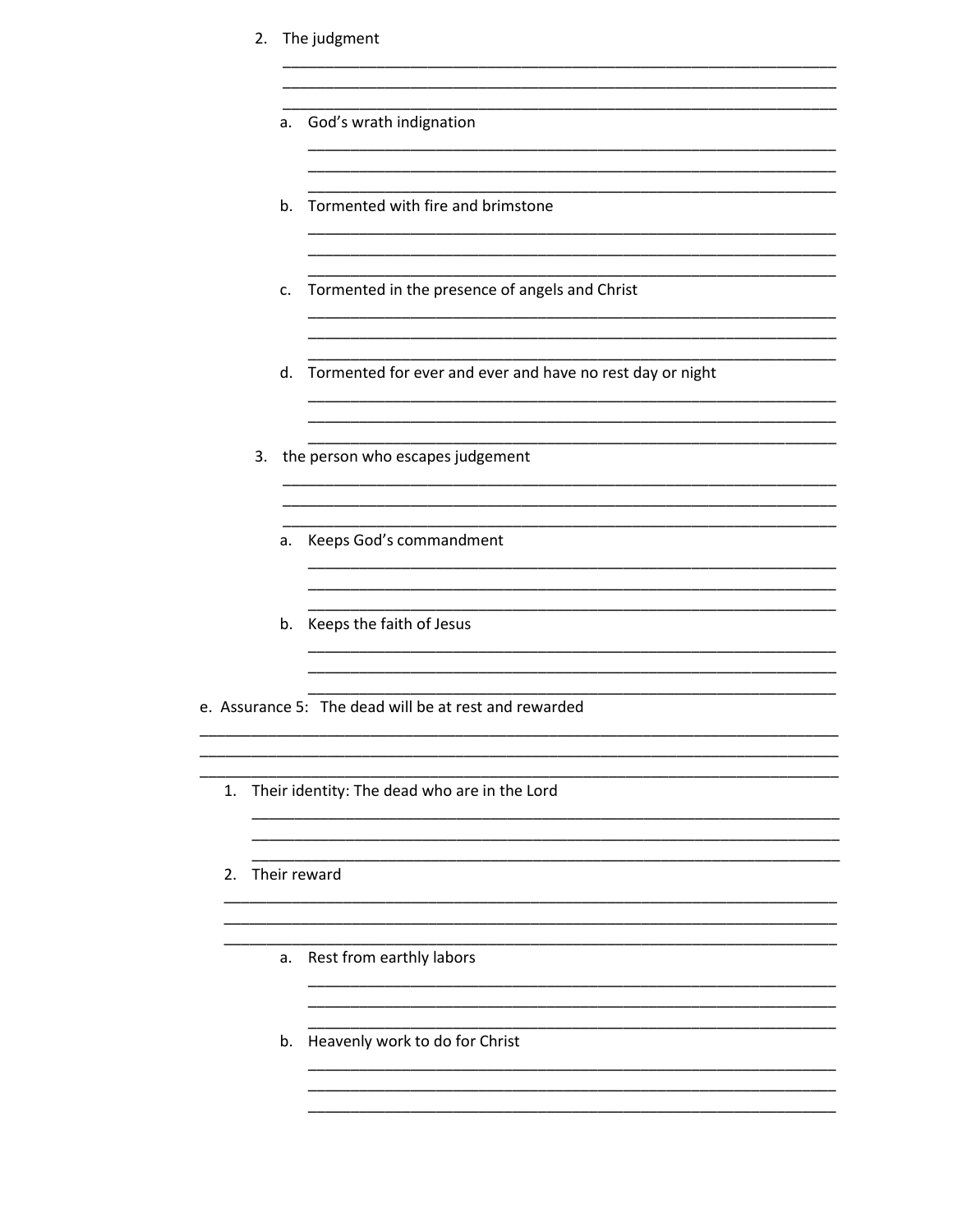|    | e. | Assurance 6: The Glorious Harvest of the Godly Will Take Place            |
|----|----|---------------------------------------------------------------------------|
| 1. |    | The harvester: The Son of Man                                             |
|    | a. | In a white cloud                                                          |
|    |    | b. Wears a gold crown                                                     |
|    | c. | Has a sharp sickle                                                        |
| 2. |    | The harvest of the earth                                                  |
|    | а. | The angelic cry: The harvest is ripe                                      |
|    |    | b. The harvesting                                                         |
|    | f. | Assurance 7: The Terrible Harvest of the Ungodly Will Take Place 4: 17-20 |
| 1. |    | The harvester: A great angel                                              |
|    | a. | Comes out of the temple                                                   |
|    | b. | Has a sharp sickle                                                        |
| 2. |    | The terror of the harvest of the ungodly                                  |